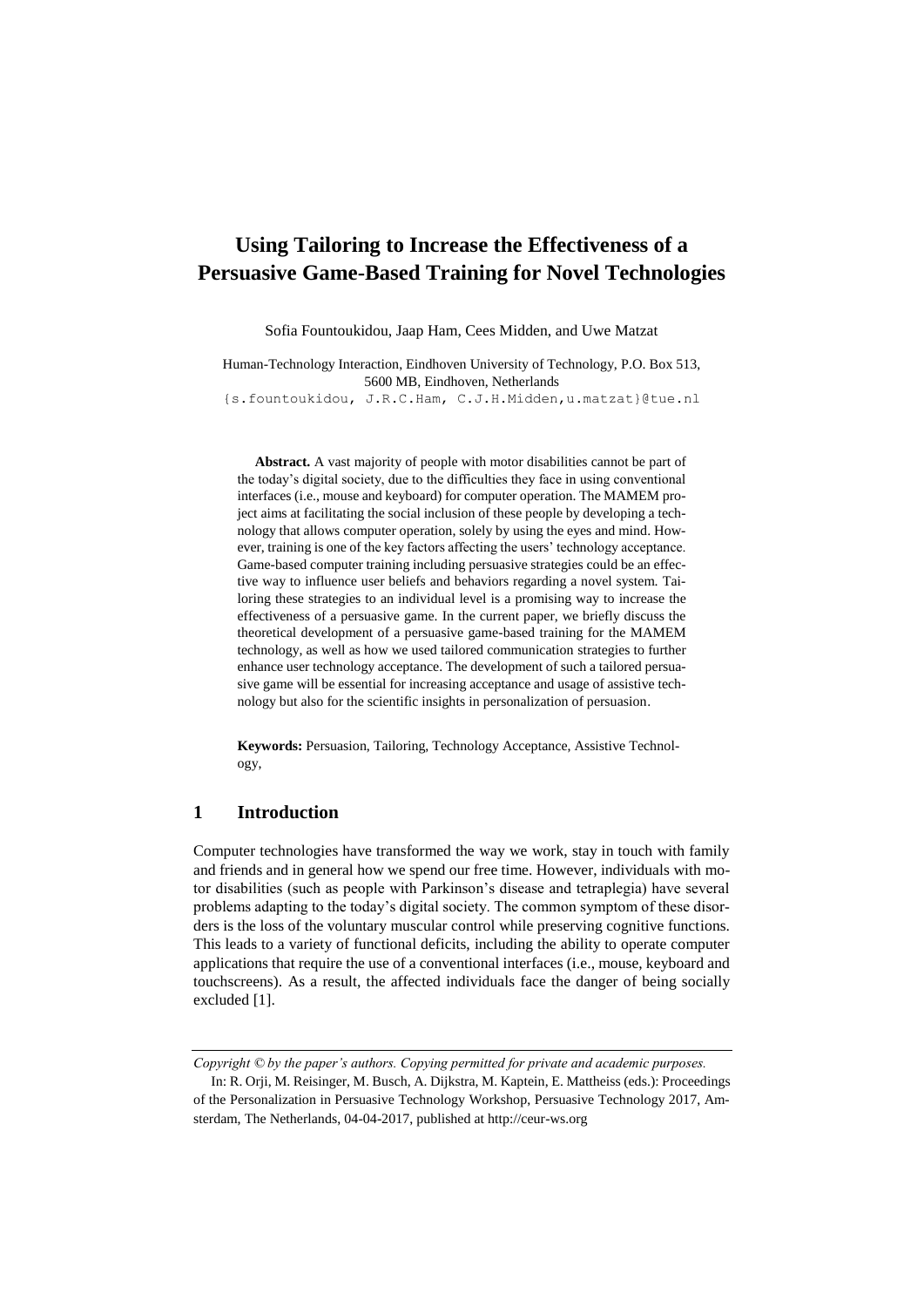Motivated by this, the European project called Multimedia Authoring and Management using your Eyes and Mind  $(MAMEM)^1$  aims at facilitating the social integration of these people, by increasing their opportunities for employment, social inclusion and independence. Thus, MAMEM delivers a novel technology that allows physically disabled people to operate software applications and execute multimedia-related tasks, through eye-movements (using an eye-tracker) and mental commands (using EEGrecorders).

Besides potential benefits of computer Assistive Technologies (ATs) like MAMEM, earlier literature warned about high rates of AT non-use, which leads to detrimental effects on both an individual and collective level [2]. Similar to the general population, beliefs and attitudes of individuals with disabilities towards a technology may prevent its acceptance and use [3, 4]. During the initial stage of technology adoption, training has been found as one of the key factors to influence user beliefs and attitudes about the specific technology [5, 6]. This signals the potential of persuasive technologies, embedded in computer and software training interventions, to create or increase favorable user reactions to new technologies.

Studies have shown that persuasive games can be an effective approach to change attitudes and behaviors and has been applied to various domains, such as education, health and sustainability. Persuasive games have been defined as games that are designed with the primary purpose of changing a user's behavior or attitude using various behavior change theories and strategies [7]. Inspired by such empirical evidence, we developed and implemented a game-based training intervention for the MAMEM technology, consisted of various persuasive strategies.

Though persuasive technologies can be effective in motivating the desired behavior and attitude change, there are individual differences in the way people are motivated [8]. One of the limitations reported in the area of persuasive game design is that, oftentimes, persuasive games adopt a one-size-fits-all approach to their intervention [7]. Numerous studies, both in the field of persuasive technology and in the gameplay specifically, highlighted the importance of tailoring strategies to an individual level, in order to increase people's motivation to change their attitudes and/or behaviors [7, 9, and 10].

The focus of the current paper is to provide a description of the tailored, persuasive game-based training for the MAMEM technology, intended to influence users' technology acceptance beliefs and usage behaviors. Firstly, we briefly introduce the MAMEM technology and then, we briefly describe the persuasive strategies that constitute the persuasive game-based training. Afterwards, we go on discussing how we designed our game-based computer training to be tailored to individual users, using both theory and data-driven approach.

 $\overline{a}$ 

<sup>1</sup> <http://www.mamem.eu/>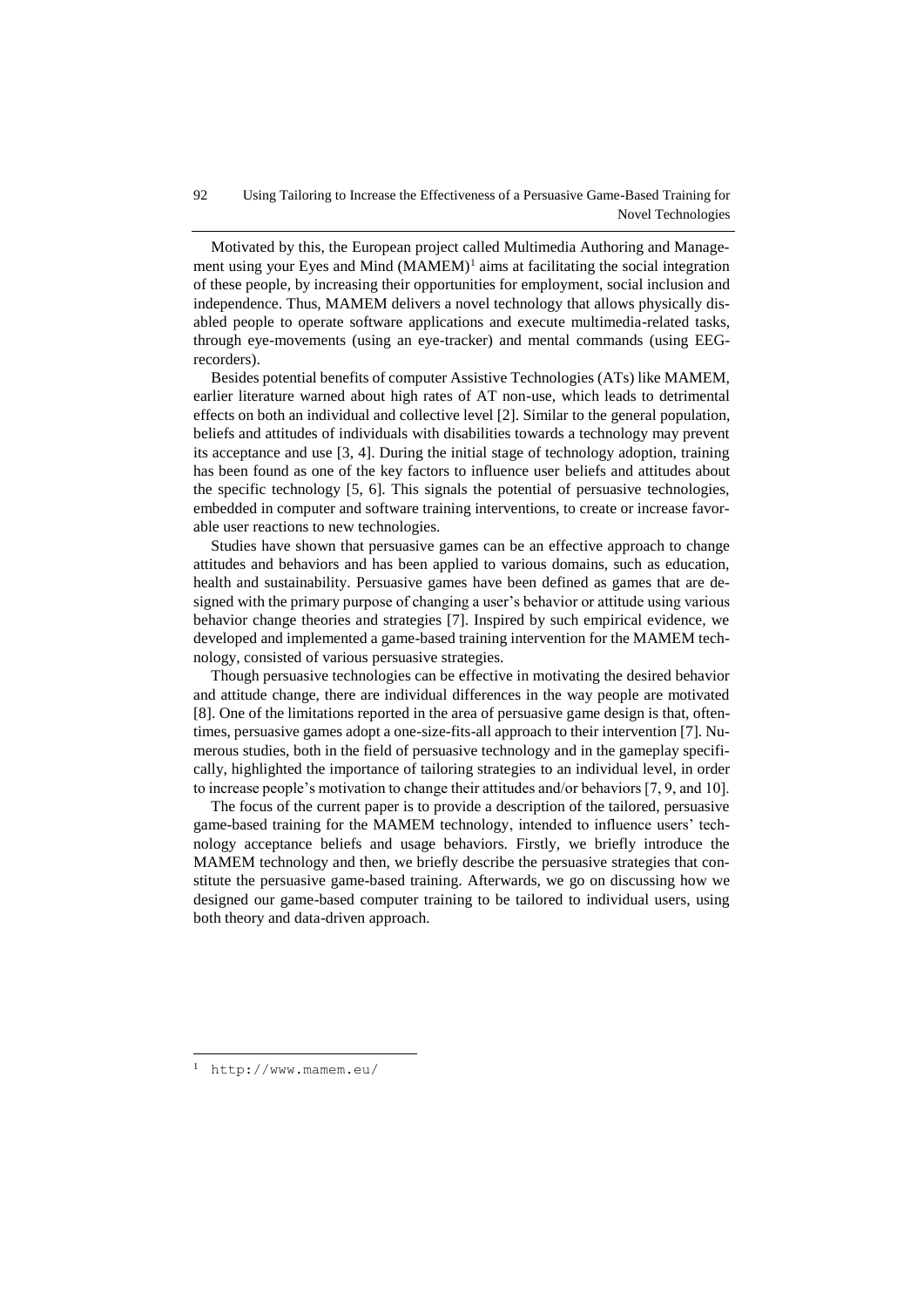Using Tailoring [to Increase the Effectiveness of a Persuasive Game-Based Training for](#page-0-0) Novel [Technologies](#page-0-0) 93

## **2 MAMEM technology**

MAMEM technology provides novel and natural ways in which people can operate their computers, like using their eyes. As a result, a new web browser has been developed, called GazeTheWeb (GTW). GTW can be controlled solely with the eyes movements, which are captured by an eye-tracking device, mounted at the bottom of the computer screen. Training is deemed necessary, in order for the users to become familiar with using their eyes to control a computer as well as with learning the functionalities of the new web browser (GTW). Hence, the first step was to design the necessary training activities (i.e., using the GTW icons and typing on the virtual keyboard), in order for the user to learn the system. Next, the identified training activities were translated into a gameplay, consisted of a plethora of persuasive strategies and game mechanics.

#### **2.1 Development of MAMEM persuasive game**

To date, several persuasive games are based on designers' intuition, despite substantial research evidence showing the relative superiority of interventions that are based on theories and models of behavior change motivation [7]. Taking into account such a limitation, we carefully selected the persuasive strategies of our game-based training, using Intervention Mapping (IM), a 6-step framework for developing and implementing health interventions [11]. The targeted behavioral variables of our intervention are relate to the technology acceptance and its determinants, as specified by the Technology Acceptance Model 3, TAM 3 [12] (for an overview see [13]). Furthermore, the derived theoretical interventions were translated into game design specifications, by making use of applied tools, like design patterns, defined in the software engineering domain as a description or template of a general repeatable solution to a commonly occurring problem (for an overview, see [14]). Since a further description of the intervention development is out of the scope of this paper we only present the core persuasive strategies that formed our game-based training method (more information can be found in [13, 14]. Table 1 contains these persuasive strategies accompanied by a brief description of their translation into game mechanics.

#### **2.2 Tailored communication of the MAMEM persuasive game**

One of the characteristics of the MAMEM persuasive game is that it provides influencing strategies, tailored to individual characteristics and learning process. Tailored communication is defined as any combination of information or change techniques, intended to reach one specific person, based on the characteristics that are unique to that person, related to the outcome of interest, and derided from individual assessment [15]

Three categories of tailored communication has been proposed: Personalization, feedback and content matching [15]. These three categories and their related techniques are often used in combination. Each of these categories has been implemented into the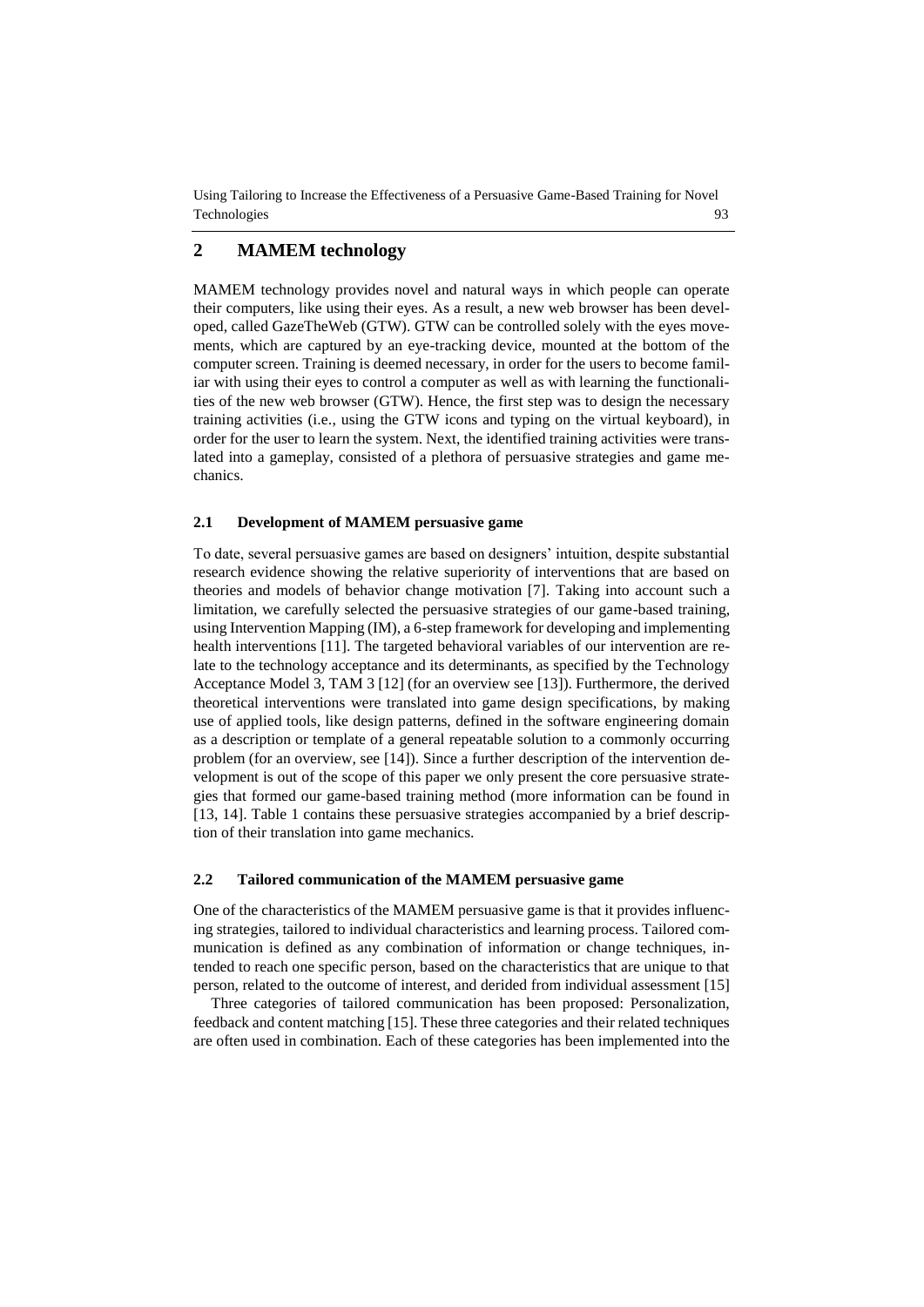MAMEM persuasive game. Table 2 describes each technique and how it has been tailored to relevant user characteristics, as well as how they were applied within the persuasive game to further enhance the technology acceptance of the MAMEM trainees.

**Table 1.** Overview of the core persuasive strategies for the MAMEM game-based training

| Persuasive game-based training interventions |                                                                             |  |  |  |
|----------------------------------------------|-----------------------------------------------------------------------------|--|--|--|
| Selected persuasive                          | Application to the MAMEM game                                               |  |  |  |
| strategies                                   |                                                                             |  |  |  |
| Evaluative feedback                          | System provides frequent user performance evaluation at the end of each     |  |  |  |
|                                              | level.                                                                      |  |  |  |
| <b>Factual feedback</b>                      | System tracks and shows user performance in a number of quantifiable        |  |  |  |
| (scoreboards)                                | criteria ( <i>i.e.</i> , cumulative scores of time and errors).             |  |  |  |
| Encouragement                                | System provides an encouraging message following low user perfor-           |  |  |  |
|                                              | mance at the end of a level                                                 |  |  |  |
| Suggestion                                   | System provides suggestion for repeating a game level when perfor-          |  |  |  |
|                                              | mance is low                                                                |  |  |  |
| Self-monitoring                              | System keeps track of user performance (i.e., time, errors) which are visi- |  |  |  |
|                                              | ble to the user throughout the gameplay                                     |  |  |  |
| Social comparison                            | System shows a user's performance relative to the other users               |  |  |  |
| (leaderboards)                               |                                                                             |  |  |  |
| External rewards                             | System provides virtual trophies and praises users for their performance    |  |  |  |
| and praises                                  |                                                                             |  |  |  |
| Liking                                       | Game graphics matching the gameplay                                         |  |  |  |
| Levels                                       | Game advances through different levels of increasing difficulty             |  |  |  |
| Assignments                                  | Game contains short-term goals to be achieved by the users                  |  |  |  |
| Tailoring                                    | Personalize interventions based on user characteristics and performance     |  |  |  |
|                                              | data                                                                        |  |  |  |

### **3 Conclusion**

All in all, this paper presents a tailored training program in the form of a persuasive game, with the overall goal to motivate MAMEM trainees to accept and use the system. The game-based training is well grounded in theories and models as well as recent scientific insights. A limitation of the intervention is that it has not been tested empirically yet. Currently, we are performing both lab studies and field studies with real patients to examine the effectiveness of the persuasive game-based training on user technology acceptance and performance. Based on the results of such studies we will refine our interventions and we will expand the tailoring of persuasive strategies to other relevant user characteristics (i.e., computer self-efficacy and computer skills). The output of this research project is relevant for increasing acceptance and usage of assistive technology by the MAMEM target groups, but also for the scientific insights in personalization of persuasion.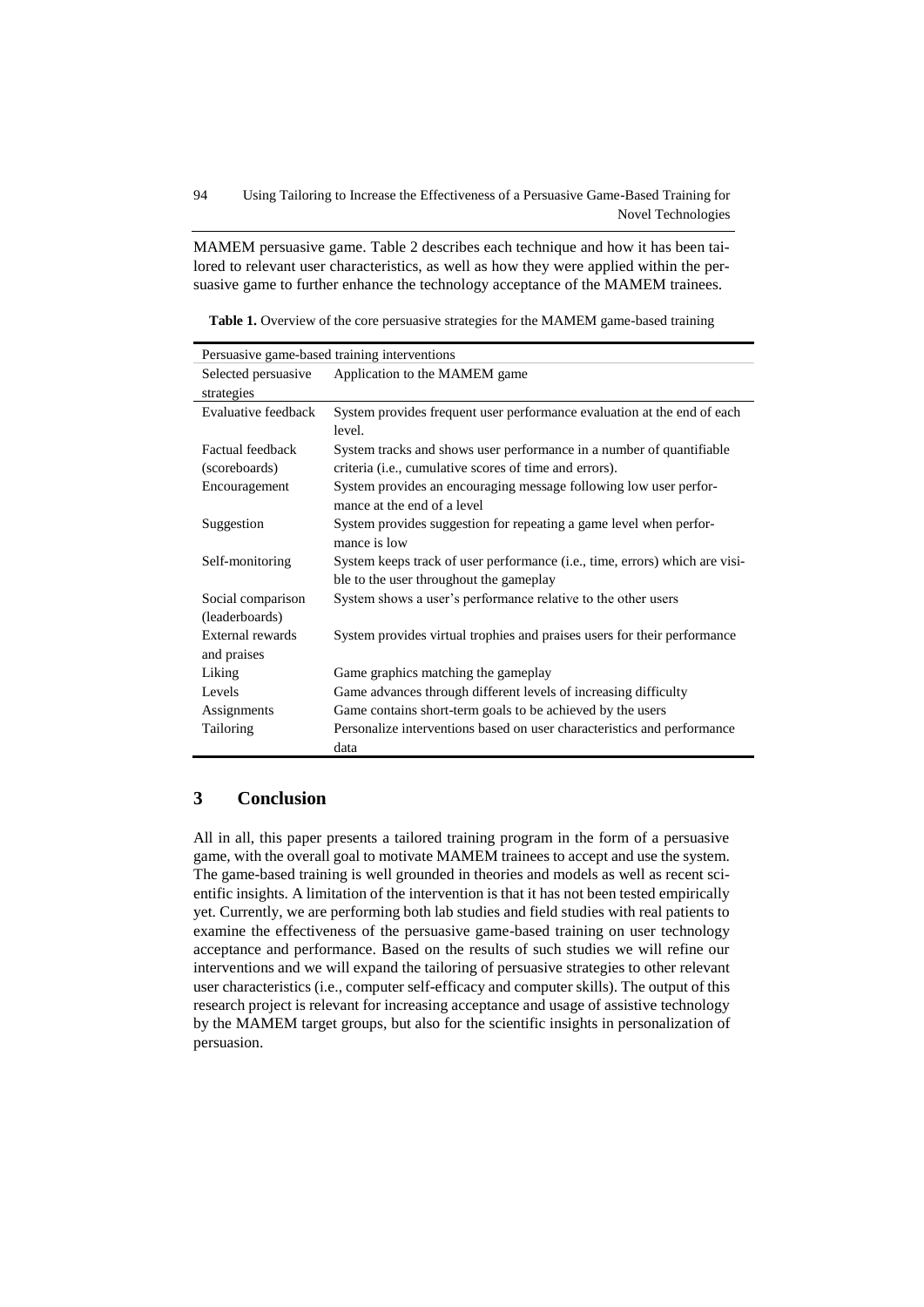Using Tailoring [to Increase the Effectiveness of a Persuasive Game-Based Training for](#page-0-0) Novel [Technologies](#page-0-0) 95

| <b>Tailoring</b><br>category | <b>Tailoring</b><br>strategy | <b>Strategy</b><br><b>Description</b>                                                         | <b>User</b><br>characteristics             | <b>Application to</b><br><b>MAMEM</b> game                                                                                                                                                                        |
|------------------------------|------------------------------|-----------------------------------------------------------------------------------------------|--------------------------------------------|-------------------------------------------------------------------------------------------------------------------------------------------------------------------------------------------------------------------|
| Personaliza-<br>tion         | Identifica-<br>tion          | <b>Identification</b><br>of the recipi-<br>ent in the<br>message                              | Mentioning of<br>user's name               | The game features user<br>name on the top right of<br>the screen:<br>User name is mentioned<br>in the feedback provision.                                                                                         |
| Personaliza-<br>tion         | Contextual-<br>ization       | Frames in-<br>formation in<br>meaningful<br>context                                           | Use of cultural<br>ethnicity               | Game assignments are<br>tailored to the culture of<br>the MAMEM patient<br>groups (i.e., Greek and<br>Hebrew).                                                                                                    |
| Feedback                     | Descriptive                  | Reports of<br>what is<br>known about<br>the user<br>based on<br>his/her data                  | Use of User<br>performance<br>data         | Individual performance<br>data ( <i>i.e.</i> , time and errors)<br>are visible to the user<br>during the gameplay, as<br>also individual cumula-<br>tive scores are provided<br>at the end of each game<br>level. |
| Feedback                     | Compara-<br>tive             | Contrasts<br>what is<br>known about<br>the recipient<br>with what is<br>known about<br>others | Use of user<br>group perfor-<br>mance data | User's individual perfor-<br>mance data is compared<br>only to that of other user<br>who belong to the same<br>patient group (i.e., Par-<br>kinson's disease group)                                               |
| Feedback                     | Evaluative                   | Make inter-<br>pretations or<br>judgements<br>based on<br>what is<br>known about<br>the user  | Use of user<br>performance<br>data         | System Interpretation of<br>the user performance data<br>(i.e., "it only took you 5<br>minutes to finish the<br>level; this is very fast").                                                                       |
| Content<br>matching          |                              | Direct mes-<br>sages to indi-<br>vidual status<br>on key theo-<br>retical deter-<br>minants   | User gender<br>and age                     | The content matching<br>messages the MAMEM<br>game provides are based<br>on determinants derived<br>from TAM and two core<br>moderators of the model<br>(gender and age)                                          |

**Table 2.** Tailored communication for MAMEM game-based training (adapted from [15])